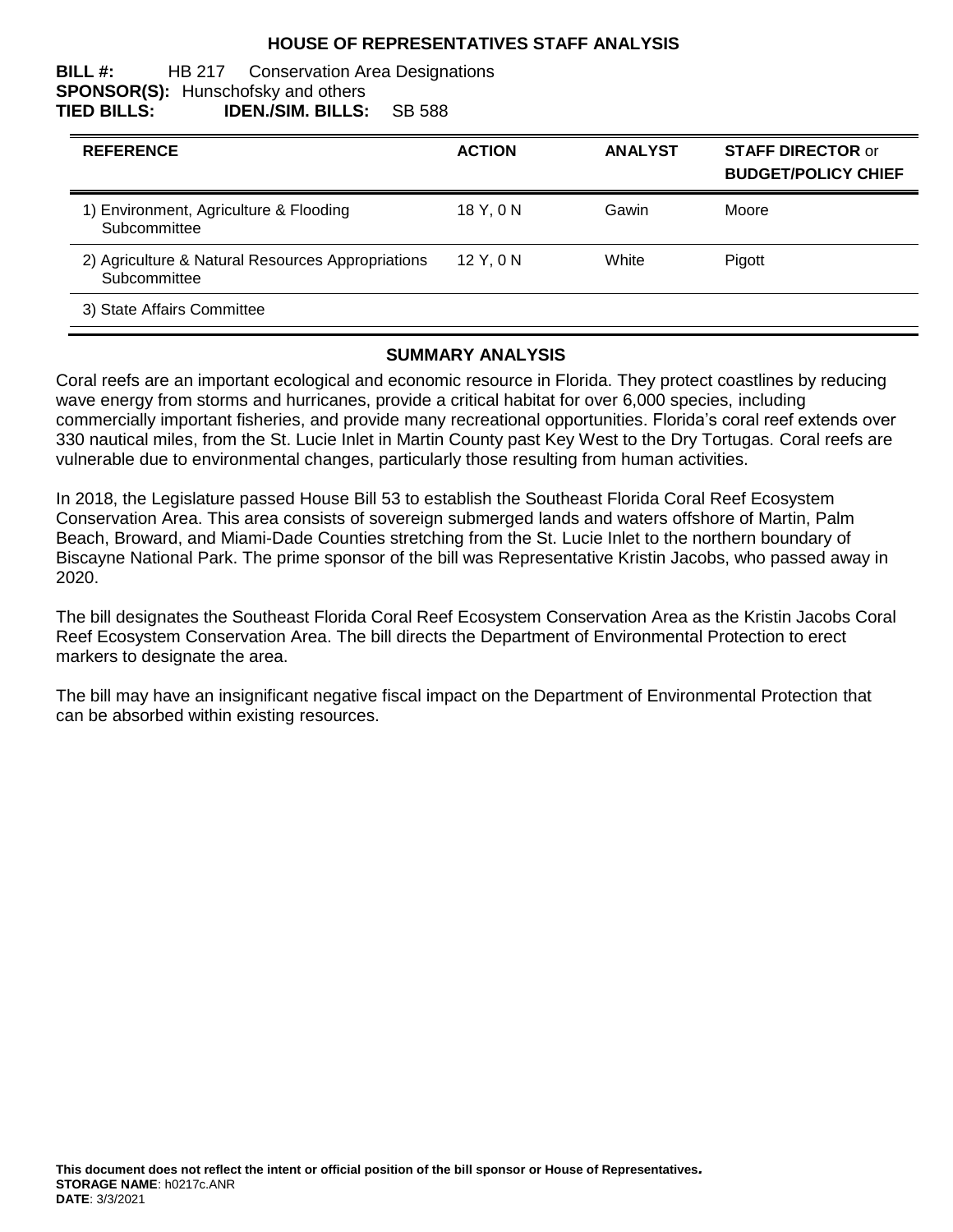# **FULL ANALYSIS**

# **I. SUBSTANTIVE ANALYSIS**

# A. EFFECT OF PROPOSED CHANGES:

## **Background**

#### Coral Reefs

Coral reefs are valuable natural resources. They protect coastlines by reducing wave energy from storms and hurricanes,<sup>1</sup> serve as a source of food and shelter, and provide a critical habitat for over 6,000 species, including commercially important fisheries.<sup>2</sup> Many medicines, as well as other health and beauty products, are derived from marine plants, algae, and animals found on coral reefs. <sup>3</sup> Coral reefs are vulnerable due to environmental changes, particularly those resulting from human activities.<sup>4</sup>

Florida's coral reef extends 330 nautical miles, from the St. Lucie Inlet in Martin County past Key West to the Dry Tortugas.<sup>5</sup> It is the only coral reef system in the continental United States and is home to over 40 species of reef-building corals that provide shelter, food, and breeding sites for millions of plants and animals.<sup>6</sup> The reef supports a rich and diverse assemblage of stony corals, octocorals, macroalgae, sponges, and fishes.<sup>7</sup>

Coral reefs serve as a resource for recreation, education, scientific research, and public inspiration. Millions of tourists and local residents enjoy scuba diving, snorkeling, and fishing on Florida's coral reefs. These activities provide a source of income for the state and its coastal communities. The tourism value of Florida's coral reefs is estimated at \$1.1 billion annually, and the reefs are estimated to support 71,000 jobs in south Florida.<sup>8</sup>

### Florida Coral Reef Conservation Program

The Department of Environmental Protection's (DEP) Coral Reef Conservation Program (CRCP) manages the northern section of the reef from the St. Lucie Inlet to the northern border of Biscayne National Park.<sup>9</sup> This area is known as the Southeast Florida Coral Reef Ecosystem Conservation Area.<sup>10</sup> The CRCP coordinates research and monitoring, develops management strategies, and promotes partnerships to protect the coral reefs, hardbottom communities, and associated reef resources. 11

The CRCP also implements and coordinates the Southeast Florida Coral Reef Initiative (SEFCRI). The SEFCRI identifies and implements priority actions needed to reduce key threats to coral reef resources in southeast Florida, through a local action strategy for collaborative action among government and non-governmental partners.<sup>12</sup>

 $\overline{a}$ 

<sup>1</sup> *Coral Reef Conservation Program 2011-2016 Strategic Plan,* (July 2011), p. 3, *available at*

https://floridadep.gov/sites/default/files/CRCP\_Strategic\_Plan\_2011-2016.pdf (last visited Jan. 28, 2021).

<sup>2</sup> *Id*.

<sup>3</sup> *Id*.

<sup>4</sup> U.S. Coral Reef Task Force, *The National Action Plan to Conserve Coral*, p. 3, *available at*

http://www.coralreef.gov/about/CRTFAxnPlan9.pdf (last visited Jan. 28, 2021).

<sup>5</sup> DEP, *Coral Reef Conservation Program*, https://floridadep.gov/rcp/coral (last visited Jan. 28, 2021).

<sup>6</sup> Florida's Coral Reef, *Conserving Florida's Coral Reef*, https://floridascoralreef.org/ (last visited Feb. 9, 2021).

<sup>7</sup> DEP, *Coral Reef Conservation Program*, https://floridadep.gov/rcp/coral (last visited Jan. 28, 2021).

<sup>8</sup> *Id.* 

<sup>9</sup> DEP, *Coral Reef Conservation Program*, https://floridadep.gov/rcp/coral (last visited Jan. 28, 2021).

 $10$  Chapter 2018-30, Laws of Fla.

<sup>11</sup> *Id*.

**STORAGE NAME**: h0217c.ANR **PAGE: 2** <sup>12</sup> SEFCRI, *What is SEFCRI?*, https://southeastfloridareefs.net/who-we-are/ (last visited Jan. 28, 2021).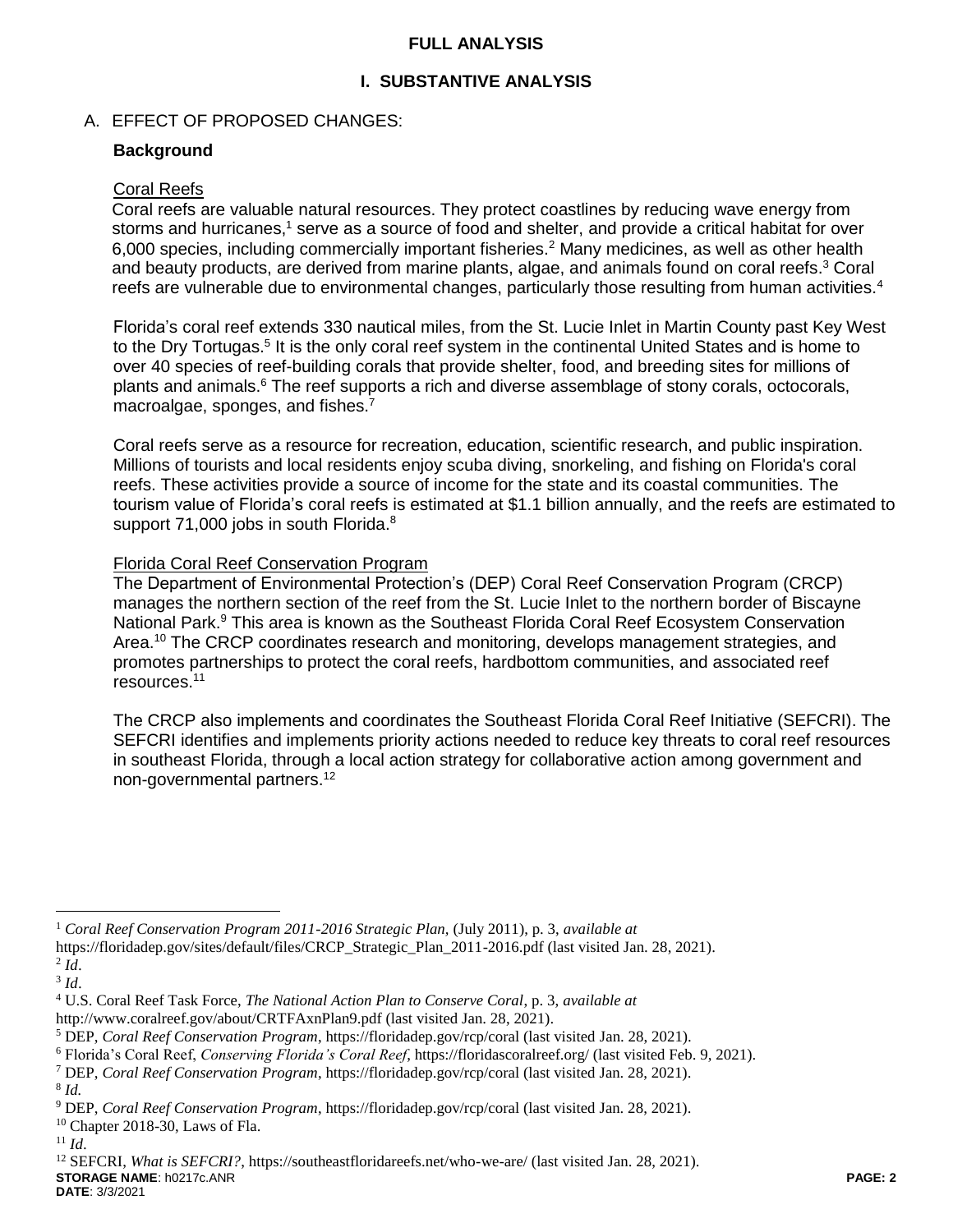

The Southeast Florida Coral Reef Ecosystem Conservation Area, formerly referred to as the Southeast Florida Coral Reef Initiative Region, was officially established on July 1, 2018.<sup>13</sup> The conservation area, depicted in the map above,<sup>14</sup> includes the sovereign submerged lands and state waters offshore of Martin, Palm Beach, Broward, and Miami-Dade Counties from the northern boundary of Biscayne National Park to the St. Lucie Inlet.<sup>15</sup>

The Florida Keys portion of the reef is recognized and protected by management plans of the Florida Keys National Marine Sanctuary, National Parks, and National Wildlife Refuges.<sup>16</sup> Prior to the designation of the Southeast Florida Coral Reef Ecosystem Conservation Area, the stretch of corals from the St. Lucie Inlet to the northern border of Biscayne National Park was not protected by a stateadopted management plan.<sup>17</sup>

# Kristin Jacobs

Kristin Jacobs was a member of the Florida House of Representatives, representing District 96 in Broward County, from 2014 until her passing on April 11, 2020.<sup>18</sup> Representative Jacobs was the prime sponsor of House Bill 53 in 2018, which created the Southeast Florida Coral Reef Conservation Area.<sup>19</sup> Prior to her time in the Legislature, she served as Broward County Commissioner for 16 years and as Mayor of Broward County for two terms. Representative Jacobs was known for her advocacy and passion for protecting the environment and was twice chosen by the President of the United States to

<sup>17</sup> *Id*.

 $\overline{a}$ 

<sup>&</sup>lt;sup>13</sup> Chapter 2018-30, Laws of Fla.

<sup>&</sup>lt;sup>14</sup> DEP, *Coral ECA: Southeast Florida Coral Reef Ecosystem Conservation Area*, https://floridadep.gov/rcp/coral/content/coral-ecasoutheast-florida-coral-reef-ecosystem-conservation-area (last visited Jan. 28, 2021).

<sup>15</sup> Chapter 2018-30, Laws of Fla.

<sup>16</sup> DEP, *Coral ECA: Southeast Florida Coral Reef Ecosystem Conservation Area*, https://floridadep.gov/rcp/coral/content/coral-ecasoutheast-florida-coral-reef-ecosystem-conservation-area (last visited Jan. 28, 2021).

<sup>18</sup> Florida House of Representatives, *Kristin Diane Jacobs*,

https://www.myfloridahouse.gov/Sections/Representatives/details.aspx?MemberId=4613&LegislativeTermId=88 (last visited Jan. 28, 2021).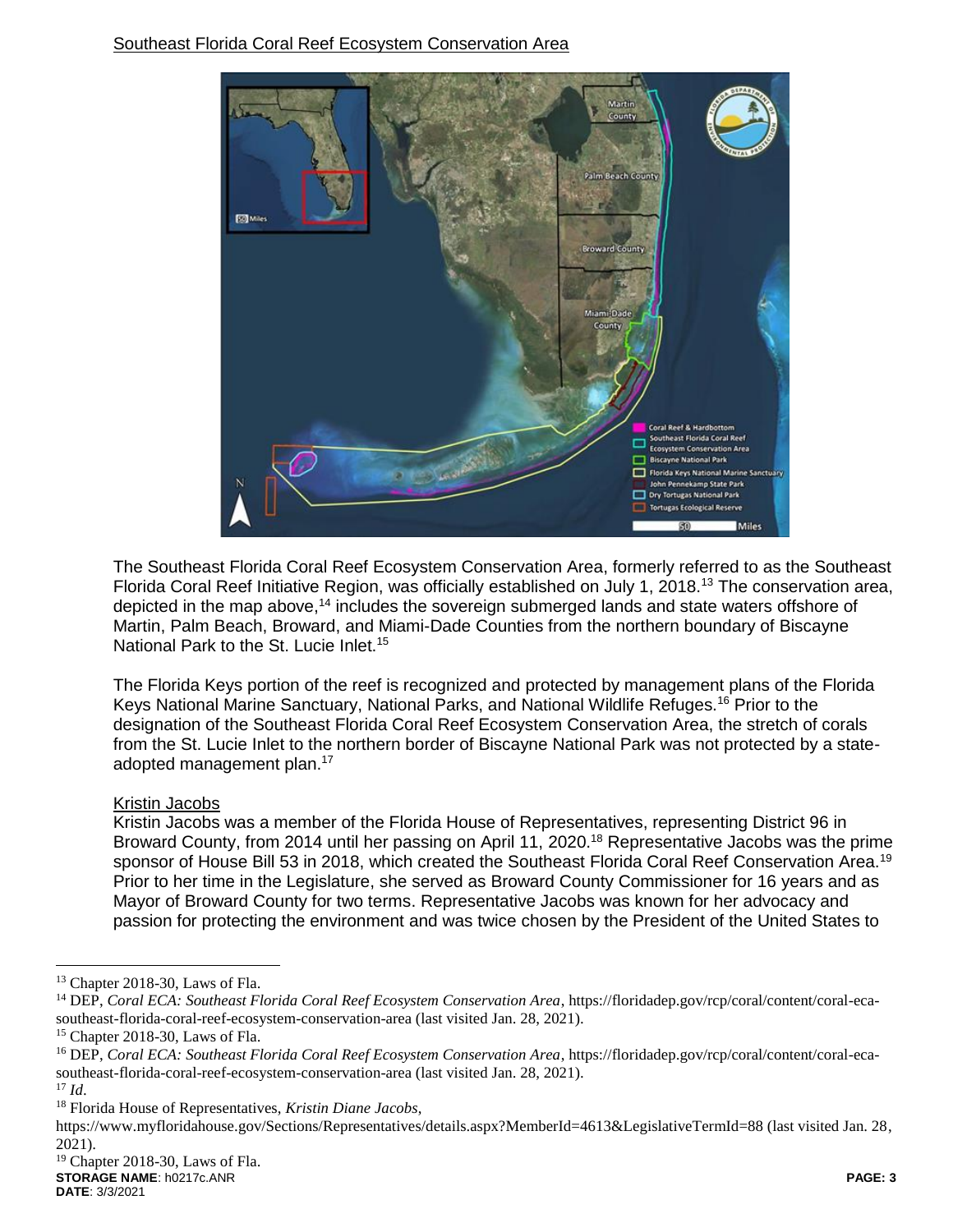serve on national task forces dealing with climate resiliency and ocean protection.<sup>20</sup> She was also one of the original signers and champions of the Southeast Florida Regional Climate Change Compact.<sup>21</sup>

# **Effect of the Bill**

The bill designates the Southeast Florida Coral Reef Ecosystem Conservation Area as the Kristin Jacobs Coral Reef Ecosystem Conservation Area. The bill directs DEP to erect markers to designate the area.

- B. SECTION DIRECTORY:
	- Section 1. Creates an unnumbered section of law to designate the Southeast Florida Coral Reef Ecosystem Conservation Area as the Kristin Jacobs Coral Reef Ecosystem Conservation Area.
	- Section 2. Provides an effective date of July 1, 2021.

# **II. FISCAL ANALYSIS & ECONOMIC IMPACT STATEMENT**

- A. FISCAL IMPACT ON STATE GOVERNMENT:
	- 1. Revenues:

None.

2. Expenditures:

The bill may have an insignificant negative fiscal impact on DEP that can be absorbed within existing resources associated with erecting markers to designate the Kristin Jacobs Coral Reef Ecosystem Conservation Area.

- B. FISCAL IMPACT ON LOCAL GOVERNMENTS:
	- 1. Revenues:

None.

2. Expenditures:

None.

C. DIRECT ECONOMIC IMPACT ON PRIVATE SECTOR:

None.

D. FISCAL COMMENTS:

None.

# **III. COMMENTS**

A. CONSTITUTIONAL ISSUES:

**STORAGE NAME**: h0217c.ANR **PAGE: 4** <sup>21</sup> Rosemary O'Hara, *Armed with facts and charm, Kristin Jacobs was a principled political force in Broward County | Rosemary O'Hara*, South Florida Sun Sentinel (April 11, 2020),https://www.sun-sentinel.com/opinion/commentary/fl-op-com-kristin-jacobsrosemary-ohara-20200411-jwugiwzlnbhavgo54wr4yf7mr4-story.html. (last visited Feb. 9, 2021).

 $\overline{a}$ 

<sup>20</sup> Skyler Swisher, *Kristin Jacobs, a Broward state representative and advocate for the environment, dies at 60*, South Florida Sun Sentinel (April 11, 2020), https://www.sun-sentinel.com/news/politics/fl-ne-kristin-jacobs-obituary-20200411 cchct6s5endqngfdhrcb7q23ze-story.html. (last visited Feb. 9, 2021).